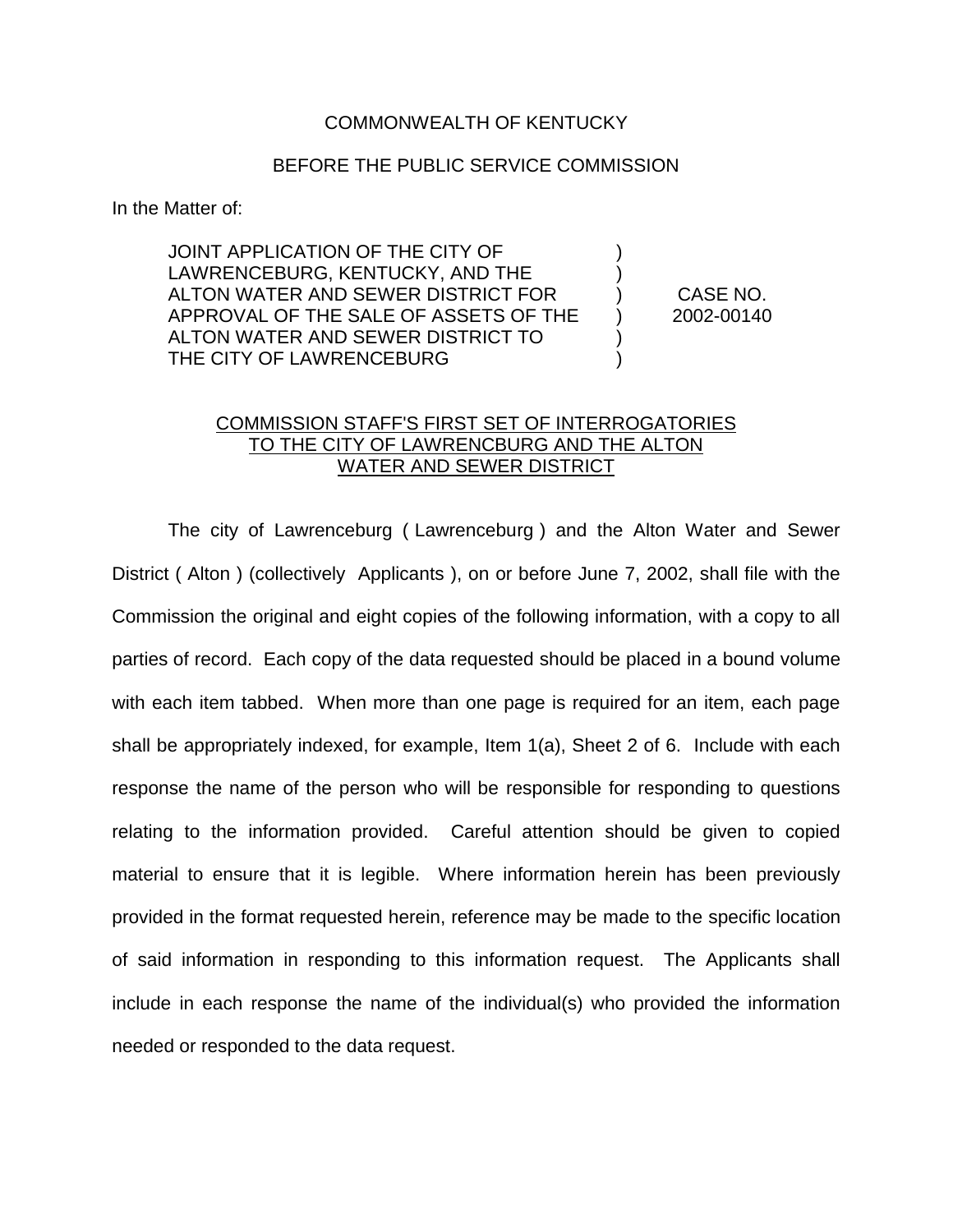1. Please furnish a copy of the Agreement between Alton and Lawrenceburg (the Agreement ), Exhibit 2 to the Application, with each exhibit referenced in the Agreement identified, tabbed and attached.

2. Several documents are attached to the application that do not appear to be referenced in either the application or the Agreement. Please identify each such document, provide a brief description of its contents, and state the purpose for which it is offered.

3. Paragraph 4 of the Agreement provides that Alton shall convey all property to (Lawrenceburg) free of any encumbrances excepting only those that it has informed (Lawrenceburg) in writing are in existence. With respect to that provision:

a. Please clarify whether that conveyance will be made pursuant to the Agreement attached to the application, or to a separate agreement and for additional consideration.

b. As a part of that conveyance will Lawrenceburg assume the debt or other obligation secured by the encumbrances on each item?

c. If the list of the items referred to in paragraph 4 of the Agreement is not contained in Exhibit B to the Agreement to be provided in response to these interrogatories, please provide the list. Furthermore, with respect to each item, to the extent the following information is not included in Exhibit B or the list, describe the encumbrance, including the balance of any debt secured by the encumbrance and the terms of payment of the debt.

4. Paragraph 5 of the Agreement states that Lawrenceburg shall assume all debts and accounts payable of Alton and refers to a writing listing them, which it

-2-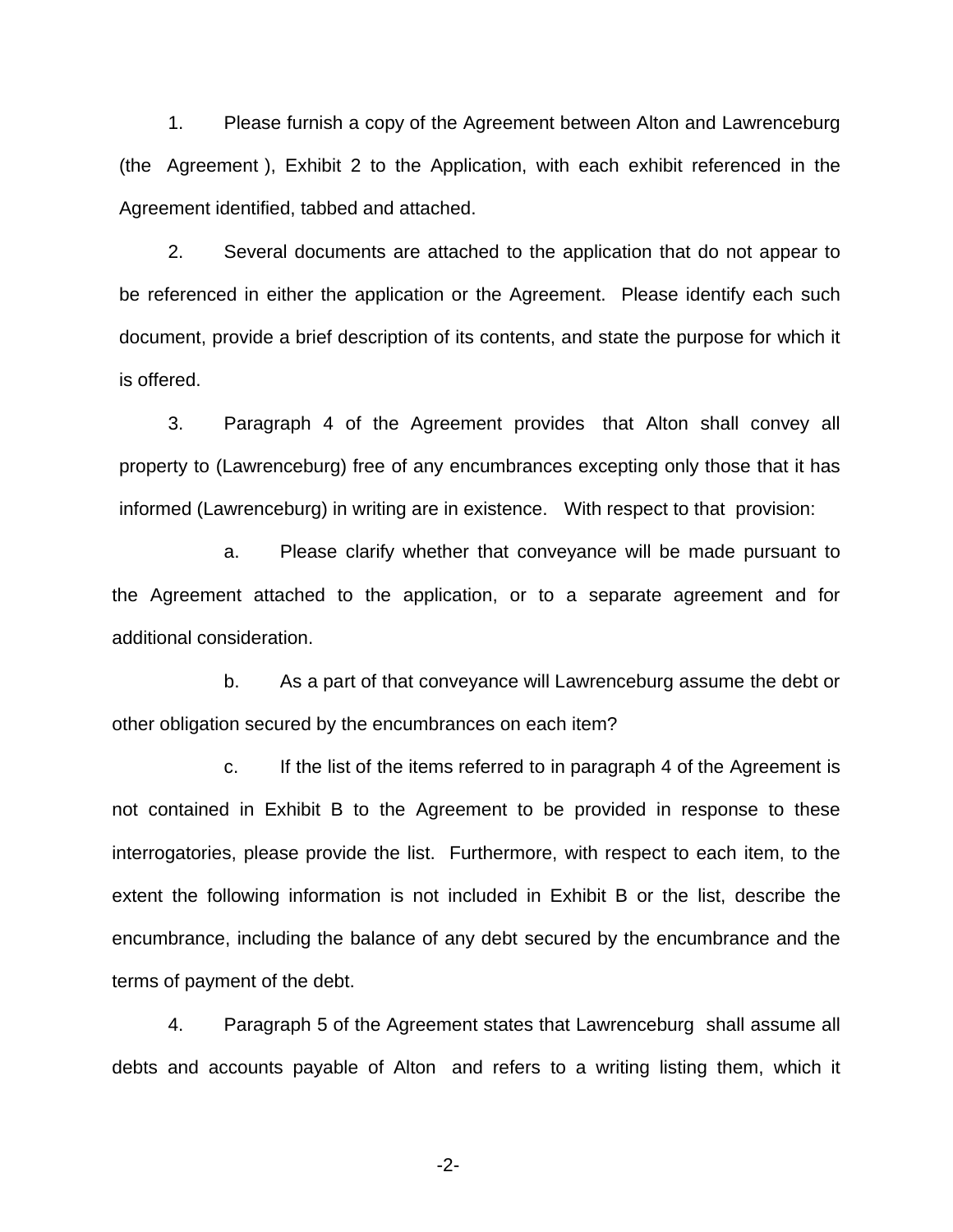identifies as Exhibit C to the Agreement. If the information is not contained in Exhibit C to the Agreement to be provided in response to these interrogatories, please provide the list of the debts and accounts payable. Furthermore, with respect to each debt or account payable, to the extent that the following is not included in Exhibit C or the list, please provide the balances owed and the terms of payment, if any.

5. Paragraph 14 of the Agreement states that the City agrees, for a period of thirty (30) years, to charge customers in Alton s service territory the same rate charged to customers within the corporate limits of the City . After the 30-year period expires, how will Lawrenceburg determine the rates for customers in Alton s service territory?

6. Alton s 2001 annual report for its water division shows a customer deposit balance at December 31, 2001 of \$24,510.

a. Provide the last payment date of interest on customer deposits by Alton.

b. What is Lawrenceburg's policy regarding customer deposits?

7. On June 28, 2001, in Case No. 2001-00177, $<sup>1</sup>$  the Commission granted</sup> Alton a Certificate of Public Convenience and Necessity to construct and finance a \$607,000 water system extension.

a. What is the status of this project?

b. What affect will the proposed transfer have on this project?

8. Concerning the operation and management of Lawrenceburg's water system and its sewer system, please provide the following information:

<sup>&</sup>lt;sup>1</sup> Case No. 2001-00177, Application of the Alton Water District For a Certificate of Public Convenience and Necessity to Construct and Finance Pursuant to the Provisions of KRS 278.023.